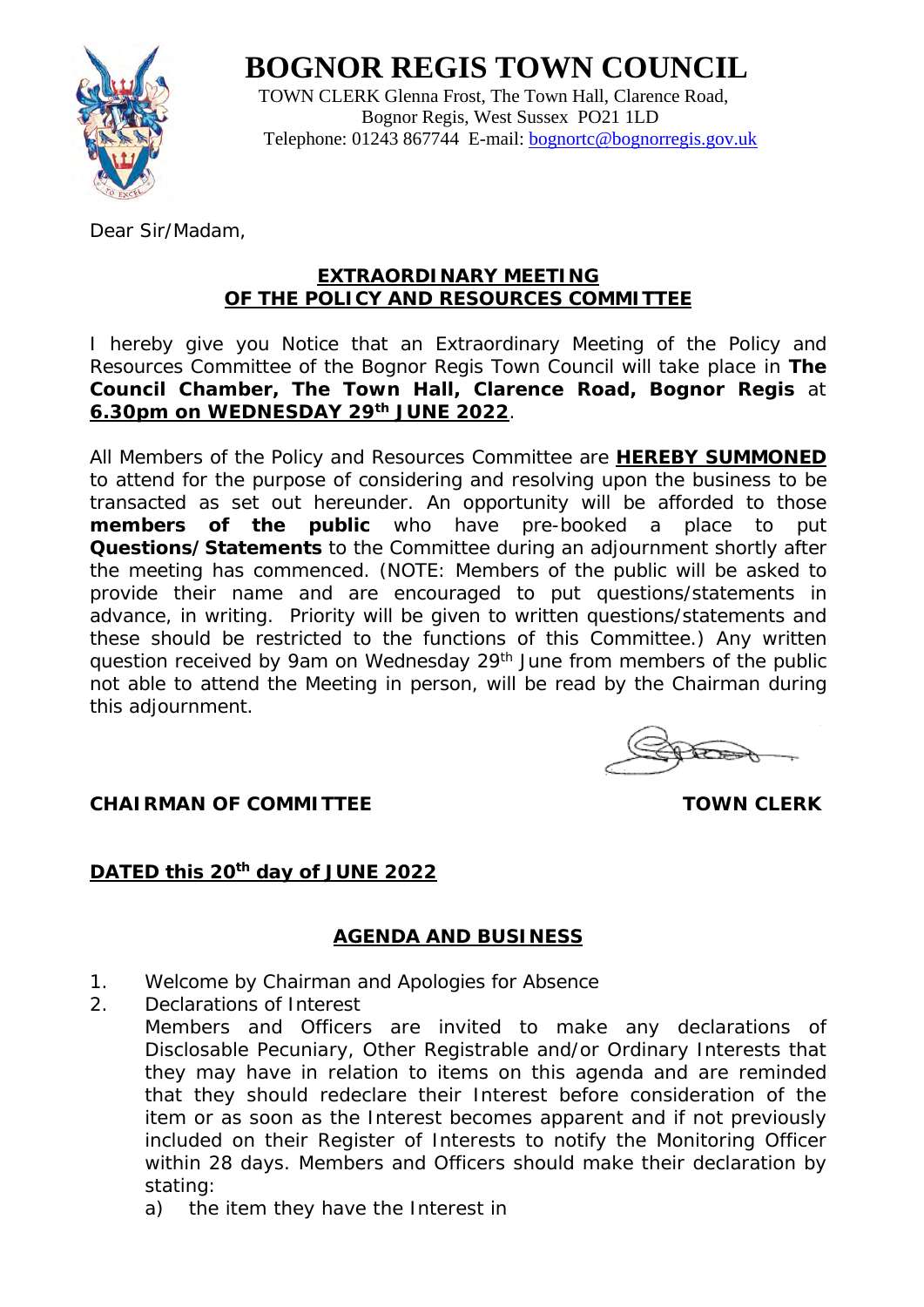- b) whether it is a Disclosable Pecuniary, Other Registrable or Ordinary Interest
- c) the nature of the Interest
- d) if it is an Ordinary Interest whether they intend to leave the room for the discussion and vote
- e) if it is a Disclosable Pecuniary Interest or Other Registrable Interest, and therefore must leave the room for the discussion and vote, whether they will be exercising their right to speak on this matter under Public Question Time
- 3. Adjournment for public question time and statements
- 4. To consider proposal for Community Warden scheme in Bognor Regis, as a joint initiative between the town and district councils

### **THERE IS A LIFT AVAILABLE AT THE TOWN HALL FOR ACCESS TO THE COUNCIL CHAMBER IF REQUIRED**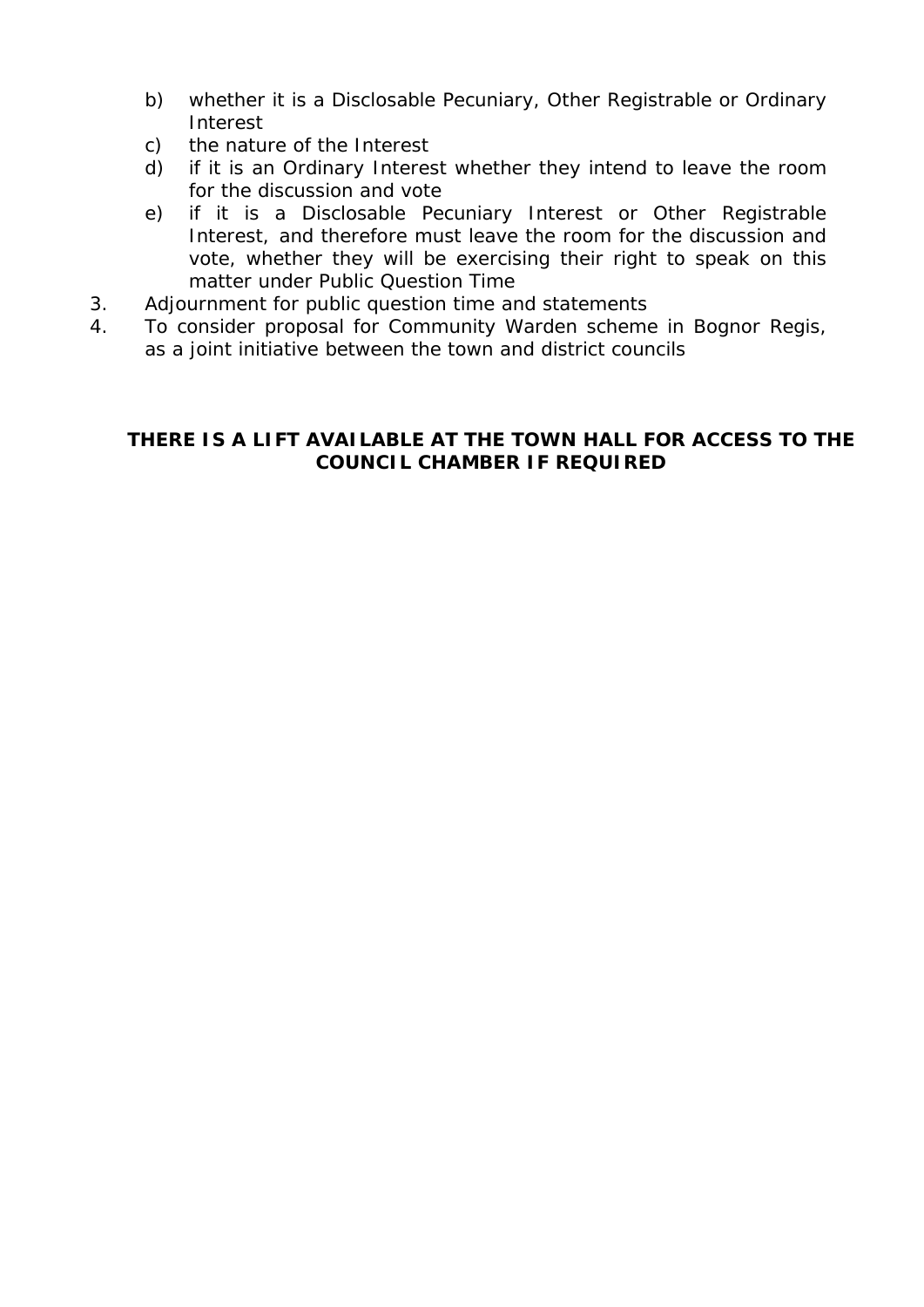#### **BOGNOR REGIS TOWN COUNCIL POLICY AND RESOURCES COMMITTEE - 29th JUNE 2022**

#### **AGENDA ITEM 4 - TO CONSIDER PROPOSAL FOR COMMUNITY WARDEN SCHEME IN BOGNOR REGIS, AS A JOINT INITIATIVE BETWEEN THE TOWN AND DISTRICT COUNCILS**

#### **REPORT BY TOWN CLERK FOR DECISION**

In early May 2022, an approach was made by Arun District Council to tentatively discuss a proposal that they wished to put to the Town Council for a Community Warden Scheme in Bognor Regis, following a very successful pilot project in Littlehampton. Talks took place between representatives of Arun's Community Safety Team and the Town Clerk, with the Assistant Clerk also in attendance.

Following these discussions, it was agreed that an Extraordinary Meeting of the Policy and Resources Committee would be arranged with Dax O'Connor and Robin Wickham from Arun's Community Wellbeing Team in attendance, whereby Members would be invited to consider the proposal. Heather Allen, from the Bognor Regis BID, has also been invited to attend and be on hand to answer any questions about how the proposed Community Warden Scheme might fit with the current Business Warden role, to which the Town Council have committed to making a financial contribution towards the cost of.

Ahead of this Extraordinary Meeting, the report attached as **Appendix 1**, and the associated **appendices A and B**, have been provided by Arun.

The cost of the scheme for Bognor Regis would total £140,000 per annum. This accounts for 3 full-time Community Wardens plus an operational budget for things such as uniform and PPE, training, promotion, and community engagement events. As stated at 1.1. of the attached report, the proposal would be for the District and Town Councils to each match fund this. Therefore, the implication for Bognor Regis Town Council (BRTC) is £70,000 per annum.

If Members are minded to proceed with the proposal in the current financial year, the District Council has committed its share of the required funding for the scheme to be implemented for the 6 months until the end of March 2023, should the same be available from the Town Council (i.e. £35,000).

#### **DECISIONS**

Do Members **AGREE** to partner with Arun District Council in creating a Bognor Regis Community Warden scheme?

If so, do Members **AGREE** for implementation of the scheme from October 2022 until the end of March 2023 with match-funding of £35,000, and identify where this could be funded from?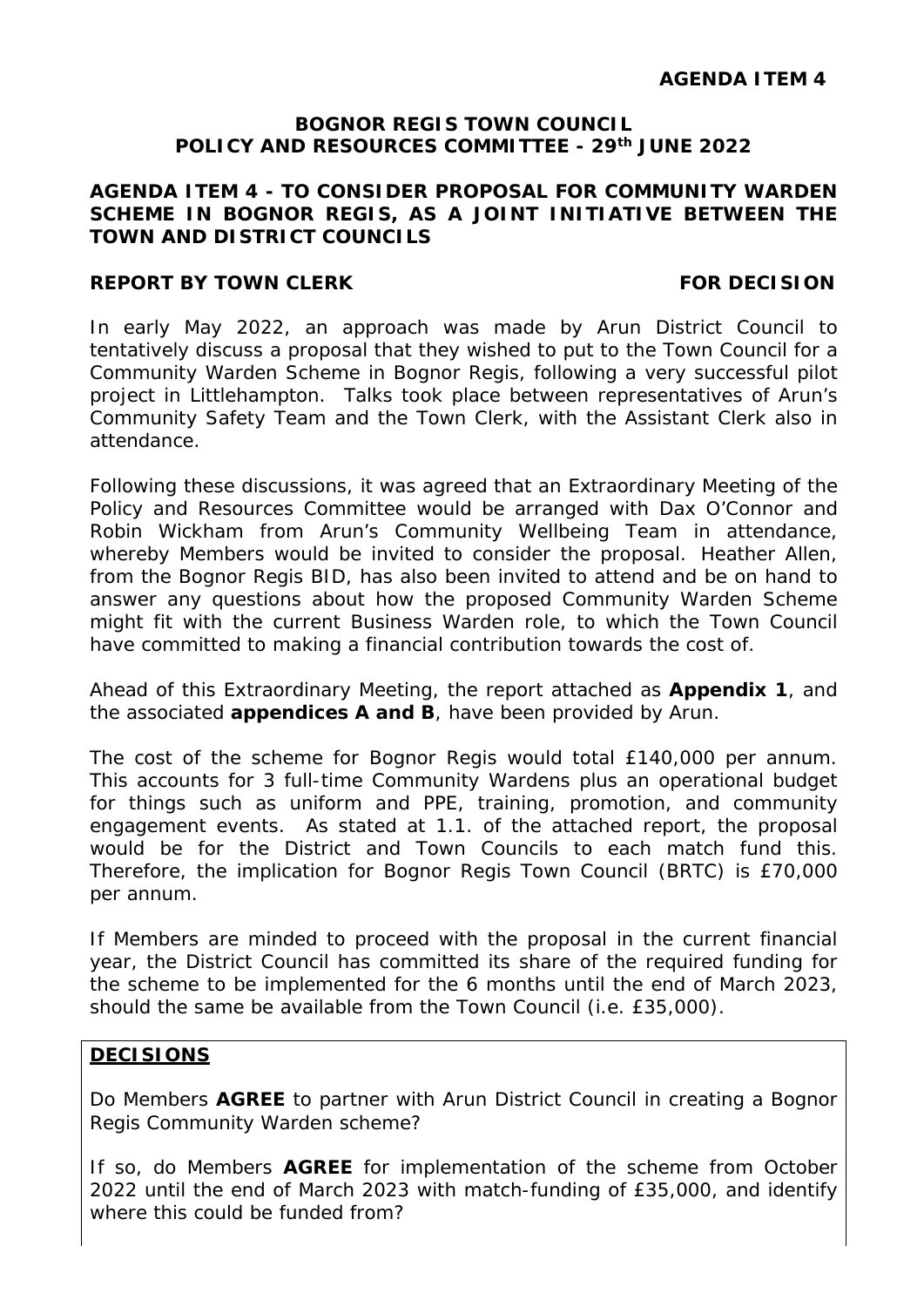Do Members **AGREE** for implementation of the scheme from April 2023 with match-funding of £70,000 budgeted for in the 2023/24 financial year?

Finally, should Members be minded to support this proposal then they are invited to consider on what basis the Town Council would commit funding in terms of how long the scheme would run for and **AGREE** whether this would be a fixed term pilot or permanent.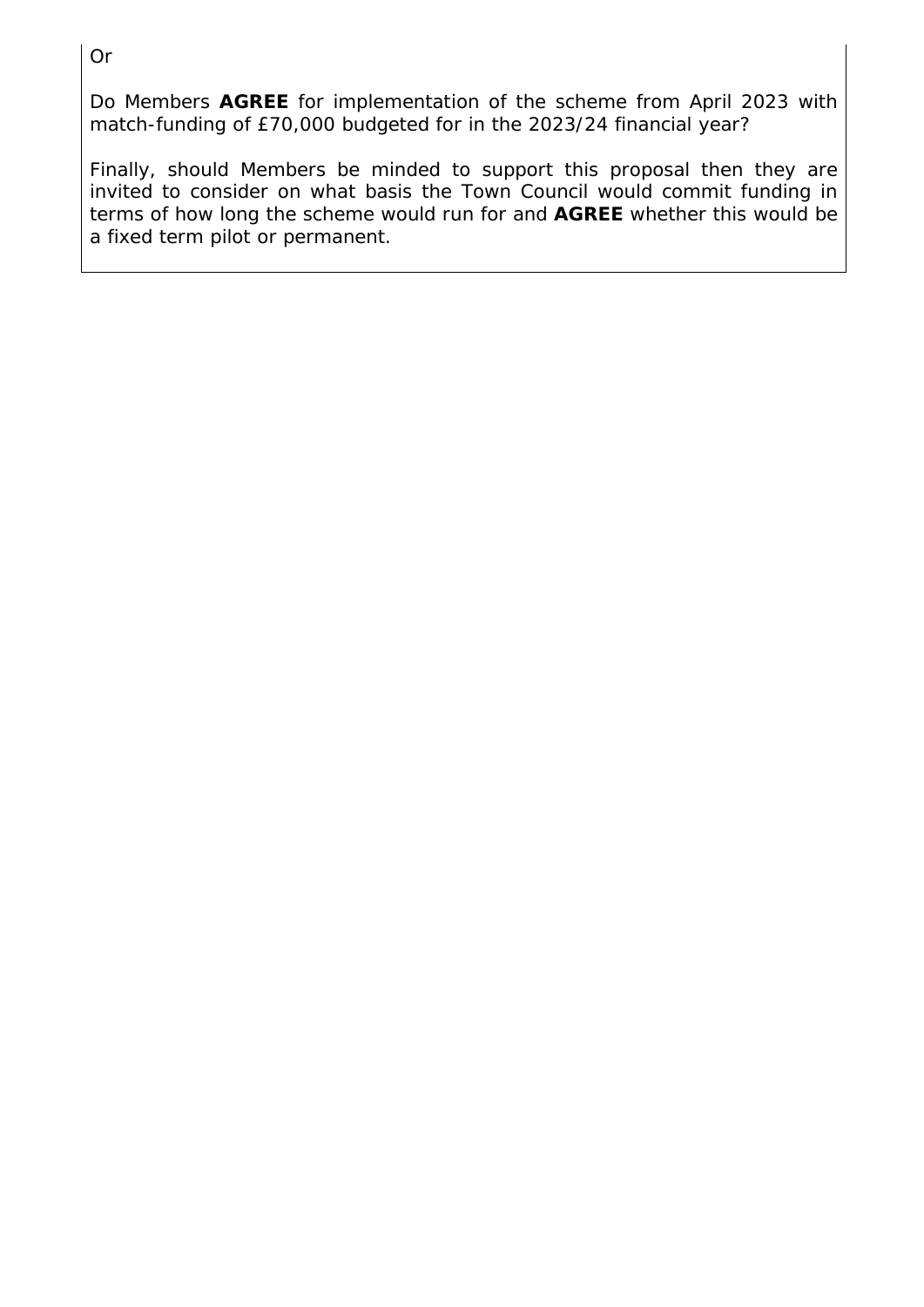# **ARUN DISTRICT COUNCIL**

# **REPORT TO BOGNOR REGIS TOWN COUNCIL POLICY & RESOURCES COMMITTEE ON 29 JUNE 2022**

# **REPORT**

#### **SUBJECT: Community Wardens**

**REPORT AUTHOR:** Dax O'Connor, Community Safety Officer, Arun District Council **DATE:** 8 June 2022 **EXTN:** 37834 **AREA:** Community Wellbeing

#### **EXECUTIVE SUMMARY:**

This report presents information about a proposed Community Warden scheme in Bognor Regis, as a joint initiative between the town and district councils.

Background information is provided as to why this proposal is being explored and details on how the scheme can benefit the town. Reflection on the performance of a similar scheme that is currently operating in Littlehampton is also provided for the committee's consideration.

#### **1. BACKGROUND:**

- 1.1. Arun District Council has authorised the Group Head of Community Wellbeing to scope the viability of introducing a Community Warden scheme in Bognor Regis. It is proposed that the scheme is based on both the town and district councils providing match-funding.
- 1.2. Community Wardens were introduced to Littlehampton in April 2020 as an initial 18 month pilot project. This scheme has been extended beyond the pilot period due to the positive impact it has had in the local community.
- 1.3. The purpose of Community Wardens is to provide resilience, reassurance, and confidence to local communities. Community Wardens are not a replacement for Police resources or responsibilities; they do provide a valuable role in sharing intelligence and witness statements to help Police in tackling crime. They do not have powers of arrest.
- 1.4. Community Wardens do enforce the Public Spaces Protection Order in line with the Council's directions, as well as carrying out anti-social behaviour interventions. They do not have extensive enforcement responsibilities and do not replace Police resources in directly tackling crime.

## **2. SERVICE DELIVERY**

2.1. The current service delivery model in Littlehampton provides for three full-time officers, employed by the district council on permanent contracts. Management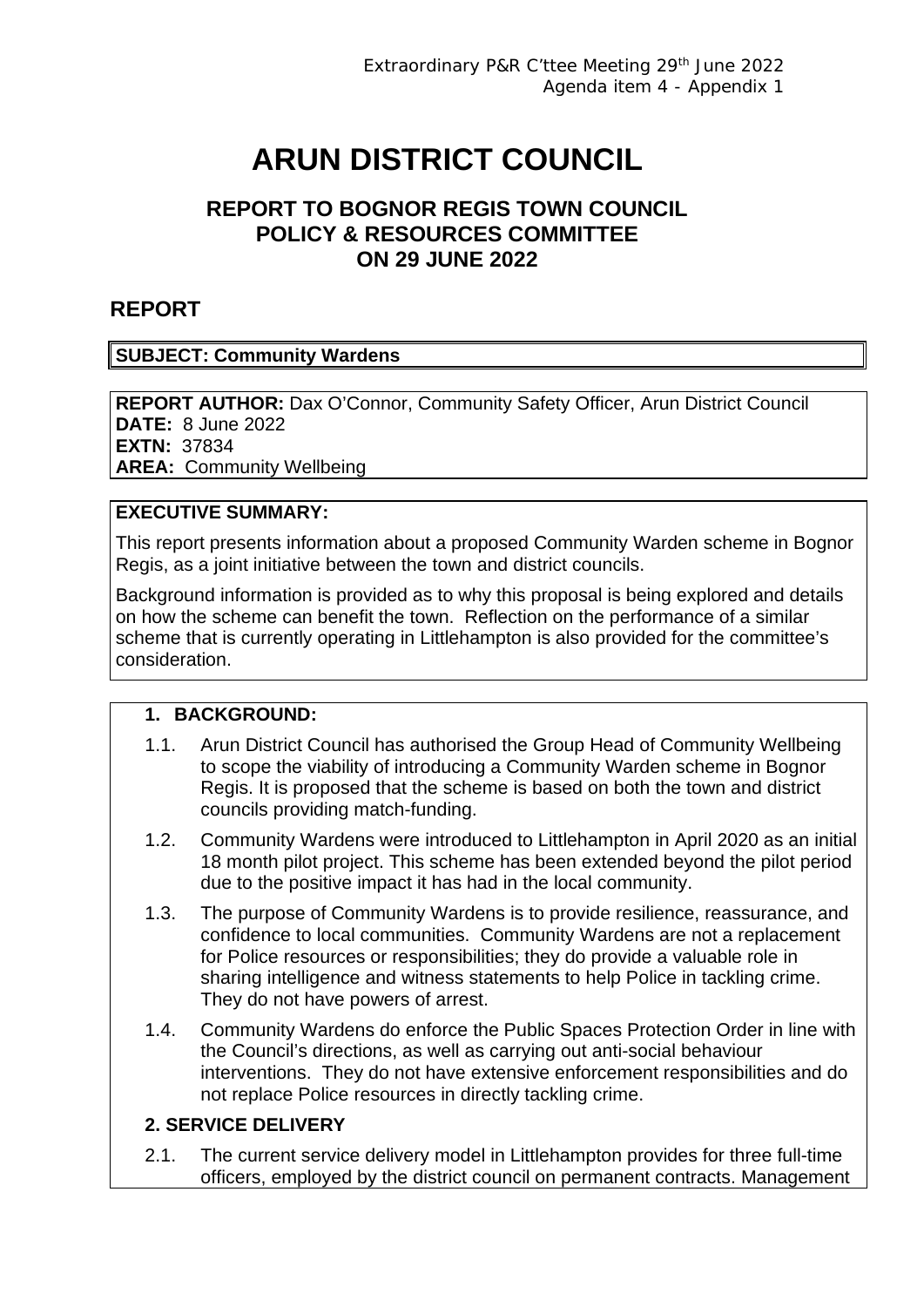of the scheme is provided by Arun's Community Safety team. This allows officers to liaise closely with anti-social behaviour caseworkers, and to build on the established relationships with our partners.

- 2.2. Three full time Wardens gives the team capacity to patrol a wide range of locations across the town on a regular basis. Use of three team members also ensures service continues when annual leave and sickness occur.
- 2.3. Community Wardens work 37 hours per week, operating flexibly between 7.30am to 6.00pm Monday to Friday. Work outside of these hours is carried out where a need is identified. For example, where reports of regular antisocial behaviour are identified at a weekend or evenings, the team will respond as needed. The team also attend town events which often fall beyond standard operational times and days.
- 2.4. Community Wardens are highly visible in the communities they serve. From the outset, the team have ensured that they undertake extensive foot patrols across all town wards and that they are accessible providing 'drop ins' in community facilities and as well as formal community engagement.
- 2.5. Community Safety Accreditation Scheme (CSAS) status has been awarded to the Council by Sussex Police. This was a direct result of the Community Warden scheme being set up. Low level enforcement powers have been given and relevant training completed by officers.
- 2.6. It is important to note that Community Wardens are not a replacement for Police resources in addressing crime.
- 2.7. For the committee's information, a link to the Community Warden's webpage is provided in the Background Papers section of this report. This provides further information on the role of Community Wardens, plus contains monthly reports illustrating their activity.

#### **3. FINANCIAL IMPLICATIONS**

- 3.1. The cost of the scheme for Bognor Regis would total £140,000 per annum. This accounts for 3 full-time Community Wardens plus an operational budget for things such as uniform and PPE, training, promotion, and community engagement events.
- 3.2. As stated at 1.1. of this report, the proposal would be for the district and town councils to each match fund this. Therefore, the implication for Bognor Regis Town Council (BRTC) is £70,000 per annum.
- 3.3. If Bognor Regis Town Council is minded to proceed with the proposal in the current financial year, the district council has committed its share of the required funding for the scheme to be implemented for the 6 months until the end of March 2023, should the same be available from the town council (i.e. £35,000).

# **PROPOSAL(S):**

It is proposed that Bognor Regis Town Council consider:

1. Whether they wish to partner with Arun District Council in creating a Bognor Regis Community Warden scheme.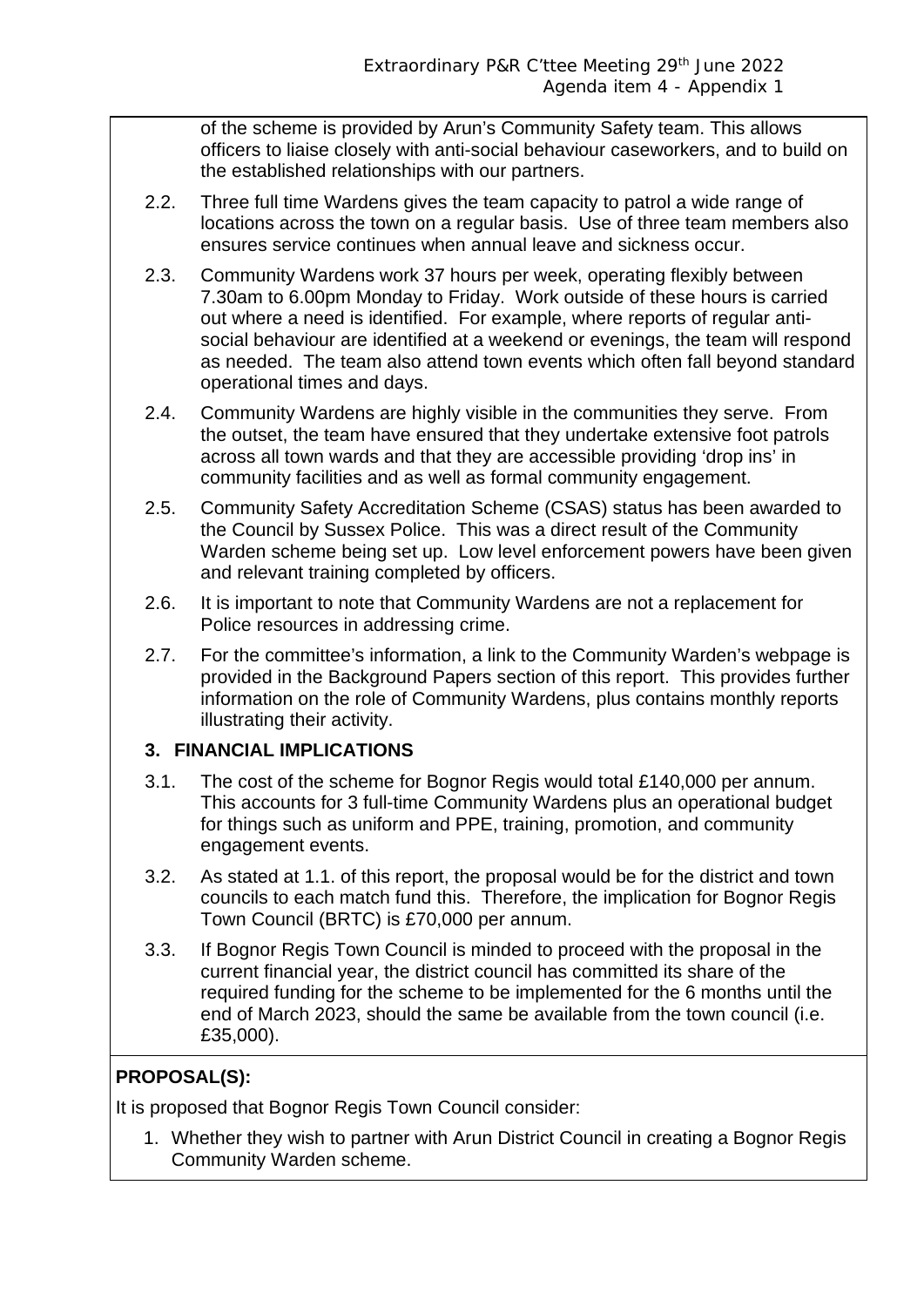- 2. If match-funding is available:
	- a. for implementation of the scheme from October 2022; or
	- b. for implementation of the scheme from April 2023.
- 3. On what basis BRTC would commit funding in terms of how long the scheme would run for i.e. a fixed term pilot or permanent.

#### **BACKGROUND PAPERS:**

**Appendix A** Littlehampton Community Wardens performance data and examples of engagement activity

**Appendix B** Community Warden job description

Community wardens | Arun District Council – inc. links to monthly performance reports

The following links are previous reports made to the district council's Housing and Wellbeing committee in relation to the Littlehampton Community Warden scheme and the proposal to extend to Bognor Regis:

Housing & Wellbeing committee 17.03.2022

Housing & Wellbeing committee 24.01.2022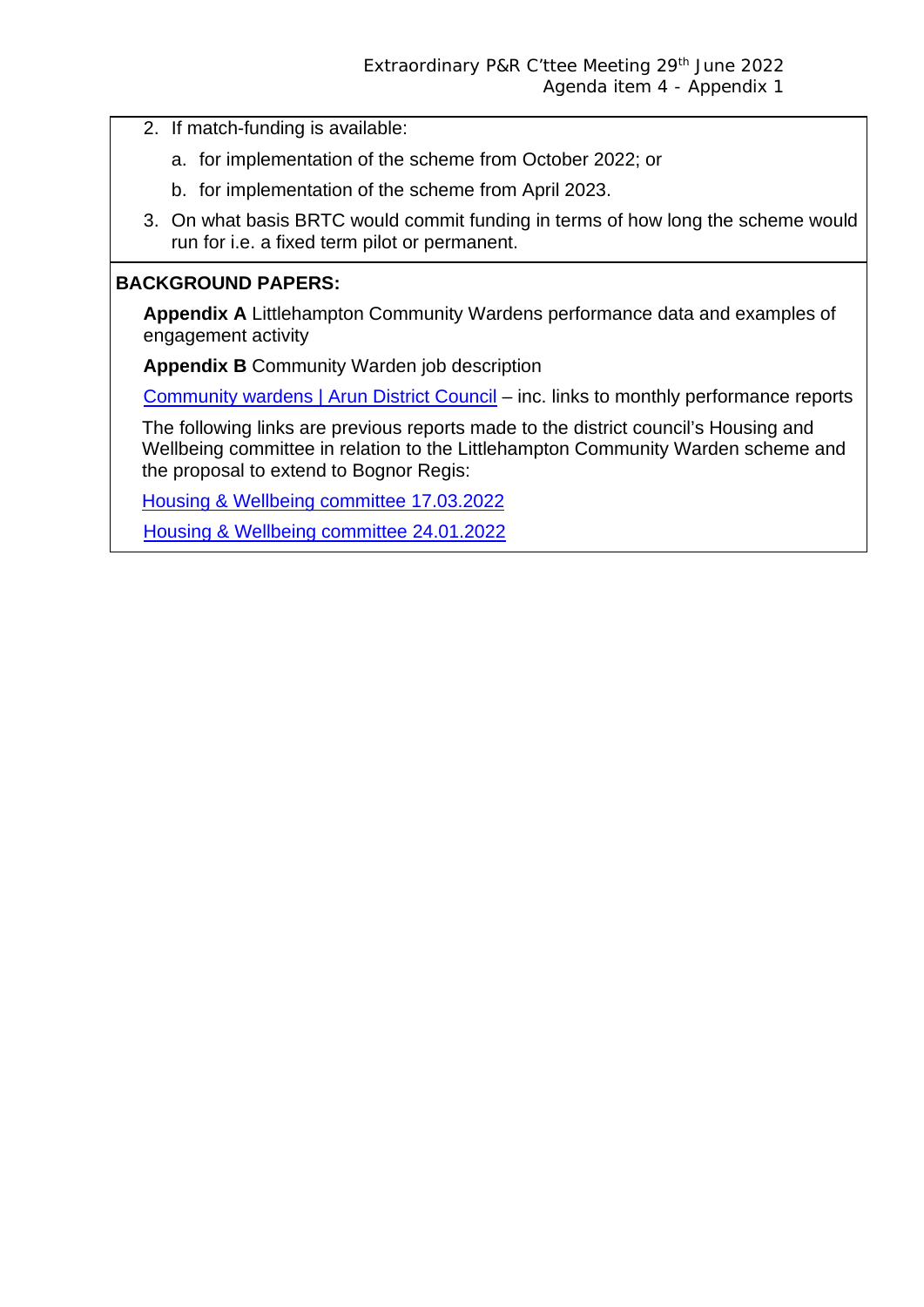# **Littlehampton Community Wardens**

## **Performance data**

Below is a snapshot of recorded activity carried out by the Community Wardens to end of March 2022.



#### **Examples of public engagement activities**

- $\ddot{\mathbf{v}}$  Organised litter pick in Wick, in partnership with the Council's Housing team and Morrisons Community Champion.
- Ÿ Fire safety and community engagement events with the local fire station.
- Ÿ Fly-tipping 'amnesty' in Wick after Christmas provision of a waste collection truck allowing residents to get rid of various bulky items.
- Ÿ Attendance at primary school assemblies (YRs 5 and 6) to engage with pupils about emerging anti-social behaviour trends.
- Ÿ Regular public drop-in sessions.
- Ÿ Family Halloween event in Wick including children's fancy dress and pumpkin carving competitions.
- Ÿ Engagement with young people, including close working with Arun Youth Projects and participation in their organised youth activities. Additional one-to-one early interventions with young people.
- Ÿ Digital inclusion workshops at Age UK.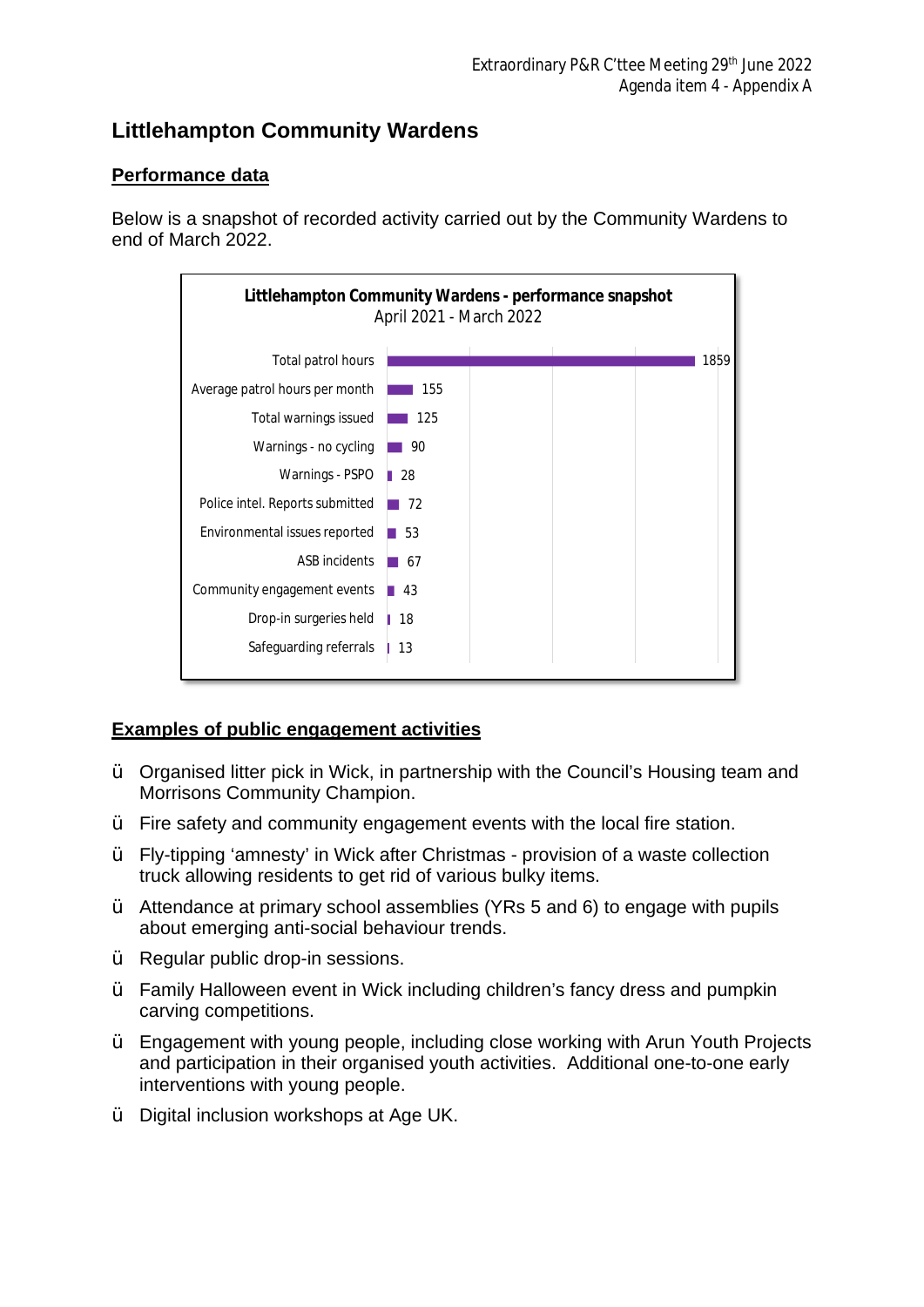$\ddot{\mathbf{y}}$  Attendance at public events including the Town Show, Screen on the Green, Sandcastle competition, Skate Jam (opening of the new skate park), and the town centre Christmas light switch-on.

#### **Purpose of the Community Warden scheme**

Key principles of the scheme are to:

- $\ddot{\mathbf{v}}$  provide a highly visible presence and regular foot patrols across all wards of the town.
- $\ddot{\mathbf{y}}$  form close working relationships with the neighbourhood policing team and community groups to identify and reduce anti-social and nuisance behaviour.
- $\ddot{\mathbf{v}}$  work to address the fear of crime.
- Ÿ share intelligence with relevant partner agencies, including the Police, and provide witness statements where necessary.
- Ÿ offer support to young people and establish suitable activities and signposting to youth groups/services.
- Ÿ identify at risk people, communities and groups and work closely with agencies to address concerns.
- $\ddot{\mathbf{v}}$  offer crime prevention and fire safety advice.
- $\dot{Y}$  actively enforce the Public Spaces Protection Order.
- Ÿ develop and deliver community development activities and participate at local events.

By engaging with the public and community groups Community Wardens are able to answer queries about a range of local issues at first point of contact. They also signpost people to relevant local services, receive and action reports of community concerns, and respond to real-time incidents.

Opportunities to engage with the community also include the hosting of drop-in sessions, allowing the team to speak directly with members of the public. These have been held at Morrisons, The Wave, and the library.

Due to their presence across Littlehampton, they often become aware of community tensions, hotspot locations, and individuals engaging in nuisance behaviour at an early stage. They then share intelligence with appropriate agencies, helping to shape local responses, preventing situations escalating into more serious and widespread problems.

These steps have embedded the principles of the scheme into the community and the consciousness of partner agencies. There is an expectation that the scheme further progresses to deliver activities and initiatives that provide reassurance to the wider community. This is a function that the team are developing at pace with a range of ideas and subject matter being considered. The priority being that initiatives must deliver for the good of Littlehampton.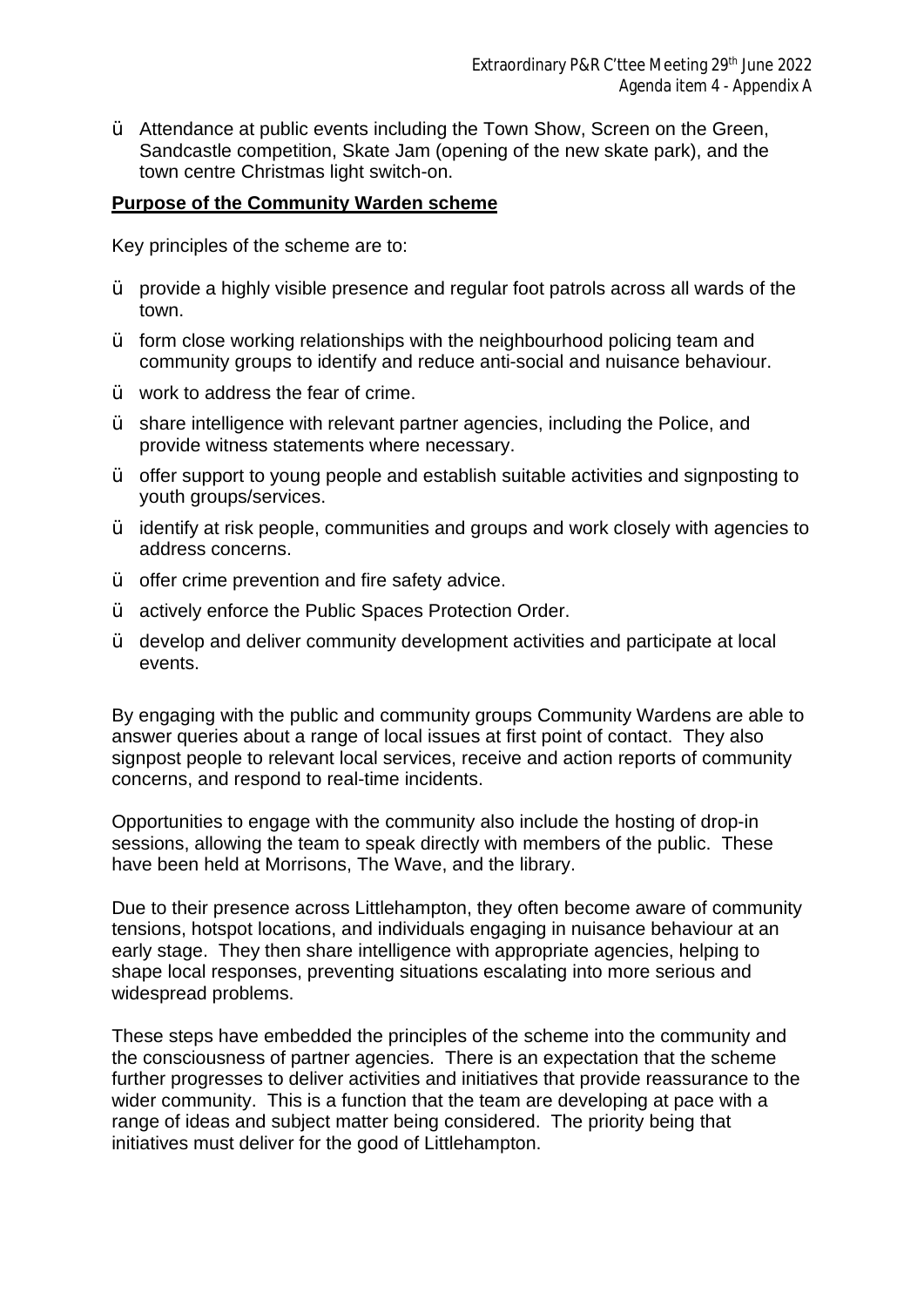# **ARUN DISTRICT COUNCIL JOB DESCRIPTION**

| Designation:    | Community Warden (Littlehampton) |
|-----------------|----------------------------------|
| Grade:          | 7                                |
| Department:     | <b>Community Wellbeing</b>       |
| Section:        | <b>Community Safety Team</b>     |
| Location:       | <b>Arun Civic Centre</b>         |
| Responsible to: | <b>Senior Community Warden</b>   |
| Hours of Duty:  | 37                               |

#### **Background:**

This post sits within the Community Safety team, part of the Community Wellbeing department at Arun District Council.

The role of the Community Warden is to strengthen and increase resilience of local communities in Littlehampton. You will provide a highly visible presence and engage with communities and partner agencies to bring about a sense of confidence to local residents, businesses and visitors that the area is safe and welcoming. You will develop and, at times, lead community based initiatives that address issues affecting the lives of communities and empower them to bring about change and improvements to the quality of life in their local area.

This position will involve some evening and weekend working and is subject to both an enhanced Disclosure and Barring Service (DBS) check and Sussex Police vetting in accordance with obtaining the required Community Safety Accreditation Scheme (CSAS) authorisation.

#### **Purpose of job:**

- a) Provide a dynamic and proactive community-based Warden service to promote community cohesion and resilience.
- b) Undertake highly visible foot patrols within the boundary of Littlehampton to provide a reassuring presence and to deter crime and anti-social behaviour,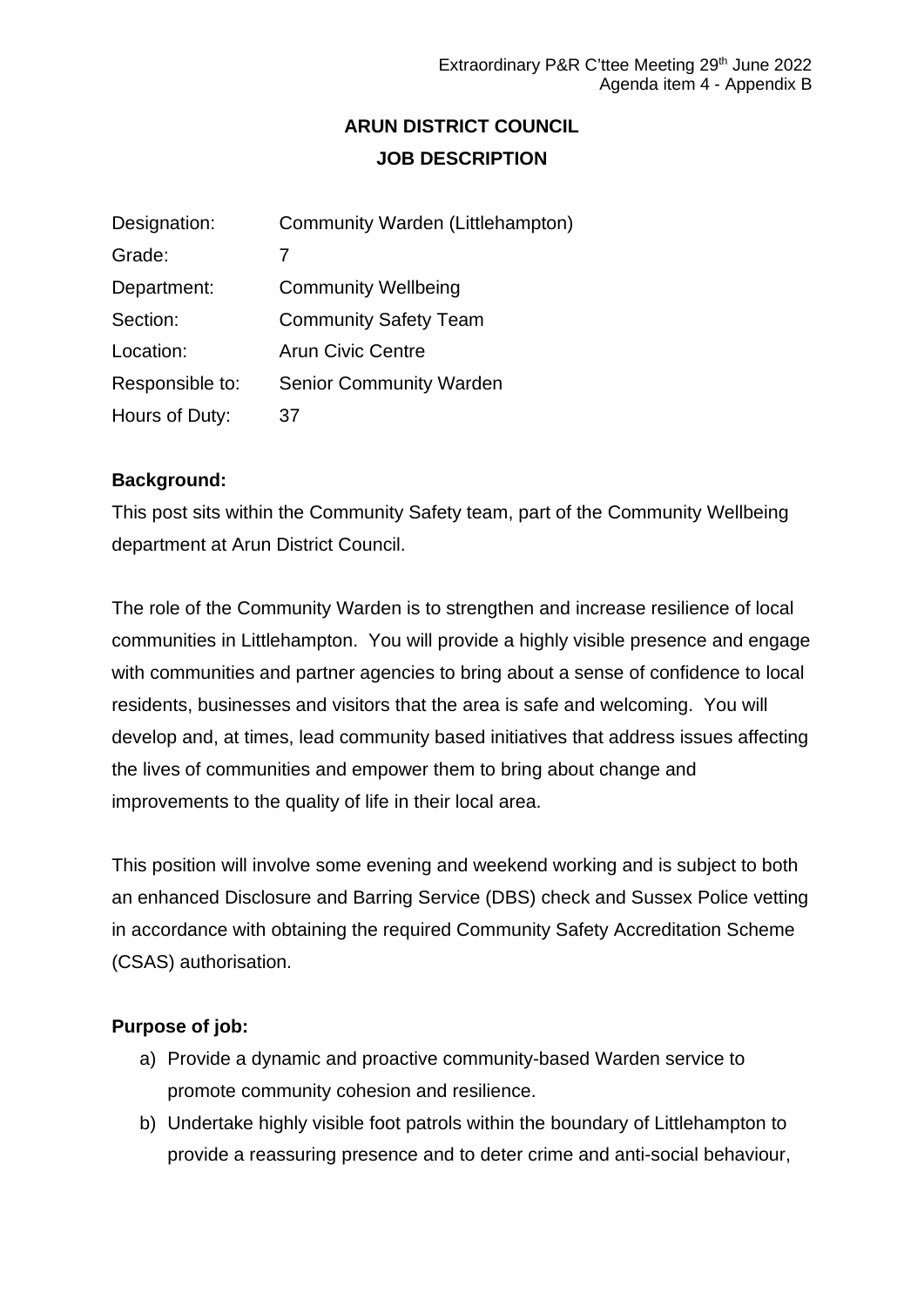working in close partnership with Sussex Police and the Council's Anti-social Behaviour team.

- c) Provide intelligence and evidence to appropriate agencies for the purposes of both community development and tackling crime, providing witness statements and attending Court when required.
- d) Develop effective working relationships with local stakeholders and members of the wider community to identify and reduce the fear of crime by offering support and advocating social inclusion across the parish.
- e) Support the community by providing guidance to young people and establishing suitable activities or signposting to other groups and services.
- f) Establish community development activities helping the community to have access to appropriate service provision, both locally and nationally.
- g) Offer support and safety advice to residents, especially where vulnerability (through age, disability, etc.) and hard to reach groups are identified and referring to other agencies as necessary.
- h) Actively enforce the Council's Public Spaces Protection Order.

#### **Duties and responsibilities:**

Under the direction of the Senior Community Warden:-

- 1. Assist the department to achieve its target of reducing the perception and fear of crime and anti-social behaviour.
- 2. Working a shift pattern to provide the best and most comprehensive service possible during peak times which will include some evenings and weekends.
- 3. Identify areas where communities are at risk and in need of support and assist the Senior Community Warden to deliver initiatives that improve community engagement and confidence.
- 4. Participate in community-based events and proactively seek to achieve strong working relationships with partners and key stakeholders.
- 5. Maintain accurate, comprehensive and timely records of all interactions, incidents and daily activities.
- 6. To support the Safer Arun Partnership, Littlehampton Town Council and Arun District Council to achieve their respective strategic priorities in relation to achieving a safer and stronger community.